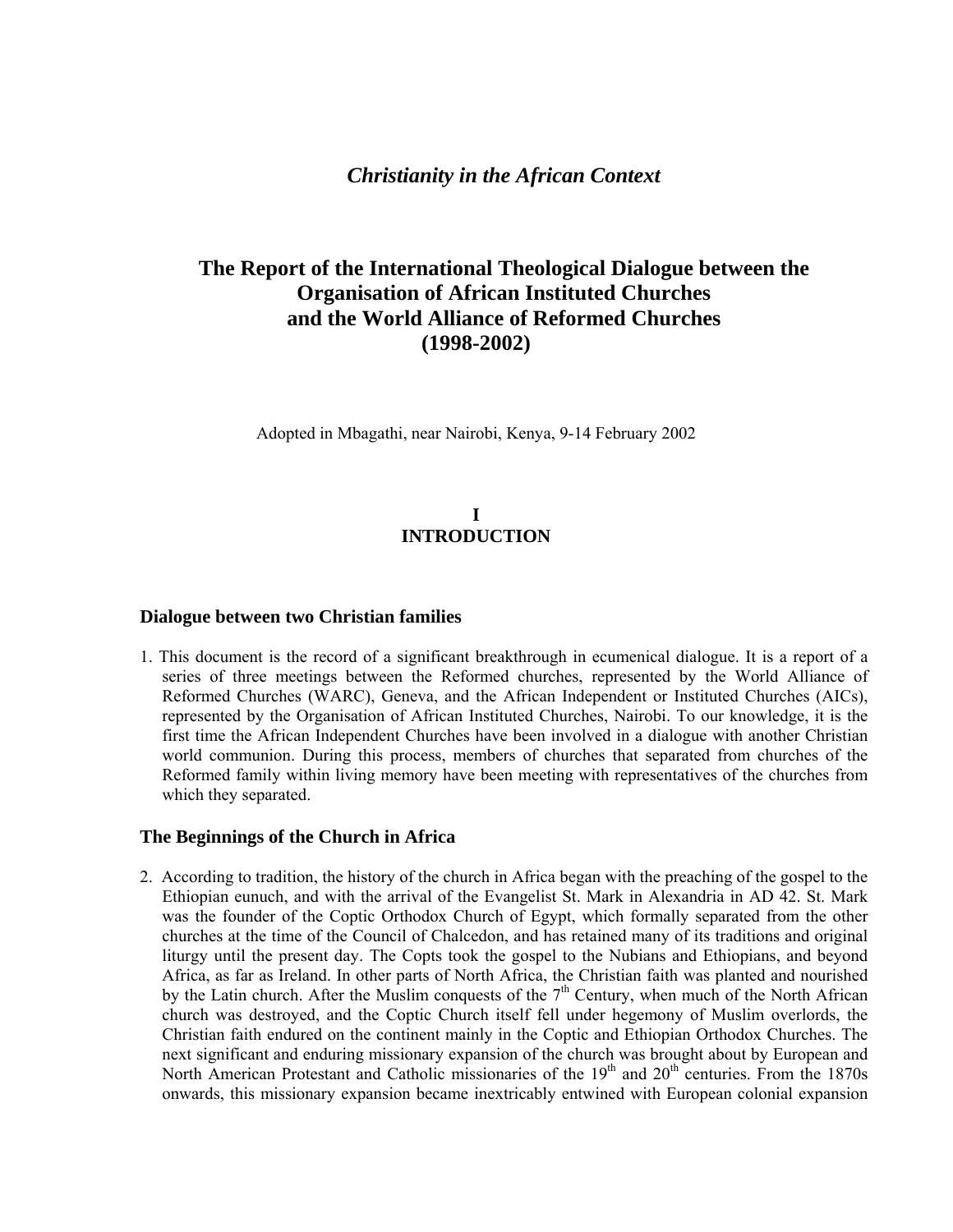and the 'Scramble for Africa'. Thus, the gospel presented by European missionaries was not only heavily influenced by European culture (individualistic, materialist and capitalist) but became for the African convert a way of entry into the new colonial systems with their exploitative economies and racist assumptions. It was in this frequently highly oppressive context that the African Independent Church movement was born.

## **African Independent Churches - a new Christian phenomenon**

- 3. AICs are known by various names, of which African independent and African instituted churches are the most common. The term "instituted" was first used in the title of OAIC simply to obtain Kenyan government approval for its registration. Its use did not mean that AICs wanted to lose the older term "independent", and both terms are generally acceptable to the constituency.
- 4. Although AICs are now very widely spread in sub-Saharan Africa, originally they were focused in South Africa, Zimbabwe, Malawi, Kenya, the Congo basin, Nigeria, and along the West African coast between Côte d'Ivoire and Cameroon. Three factors led to the creation of a new form of Christian faith in these areas:
	- − the intensity of cultural conflict between the European colonisers and their associated missions, and the indigenous cultures;
	- − the degree of political and economic oppression, in East and Southern Africa resulting in the seizure of lands and the displacement of African peoples;
	- − the extent of christianization. AICs did not usually emerge until people had the Bible in their own mother tongues, and were able to challenge or 'correct' mission church interpretations of the Scriptures.

Thus AICs were born out of prophetic attempts by African peoples to interpret their oppressive situations, find meaning, to create space for themselves, and often to fight for freedom.

5. From a sociological perspective, AICs can be seen as examples of the new religious movements (NRMs) which arose out of the impact of European culture and Christianity upon African cultures that were less powerful politically, militarily, and economically. AICs stand at one end of a spectrum of NRMs which ranges from the movements very close to the African religious heritage at one end to fully Christian churches at the other. Other NRMs use the name "church" but are less than fully Christians, and may not even wish to be called Christian. Theologically, however, the term New Religious Movement does not do justice to the AICs. The OAIC constitution restricts membership to:

*Any African founded church which believes in Jesus Christ as Saviour, the Holy Trinity (the Father, the Son, and the Holy Spirit as one God) and Christian Doctrine as founded in the Holy Bible (Old Testament and New Testament).* 

- 6. OAIC groups its members into three categories:
	- *Nationalist churches* (also known as Ethiopian and African Churches). These are churches that seceded from the mission churches during the colonial era (beginning in 1844 in South Africa and in 1891 in Nigeria) over issues of leadership and a desire that Africans should control the Church and its teachings on cultural practices. They often saw the fight against colonialism as one of the legitimate goals of the church, and were influenced by the Marcus Garvey movement, which sought to unite Africans of the continent and of the diaspora to work for the liberation of Africa and the dignity of African peoples. In liturgy and doctrine nationalist churches have retained much from the Western or historical churches. They often looked to Ethiopia as a symbol of African resistance to and independence from colonialism, and referred to Ps. 68.31 as a prophecy for themselves.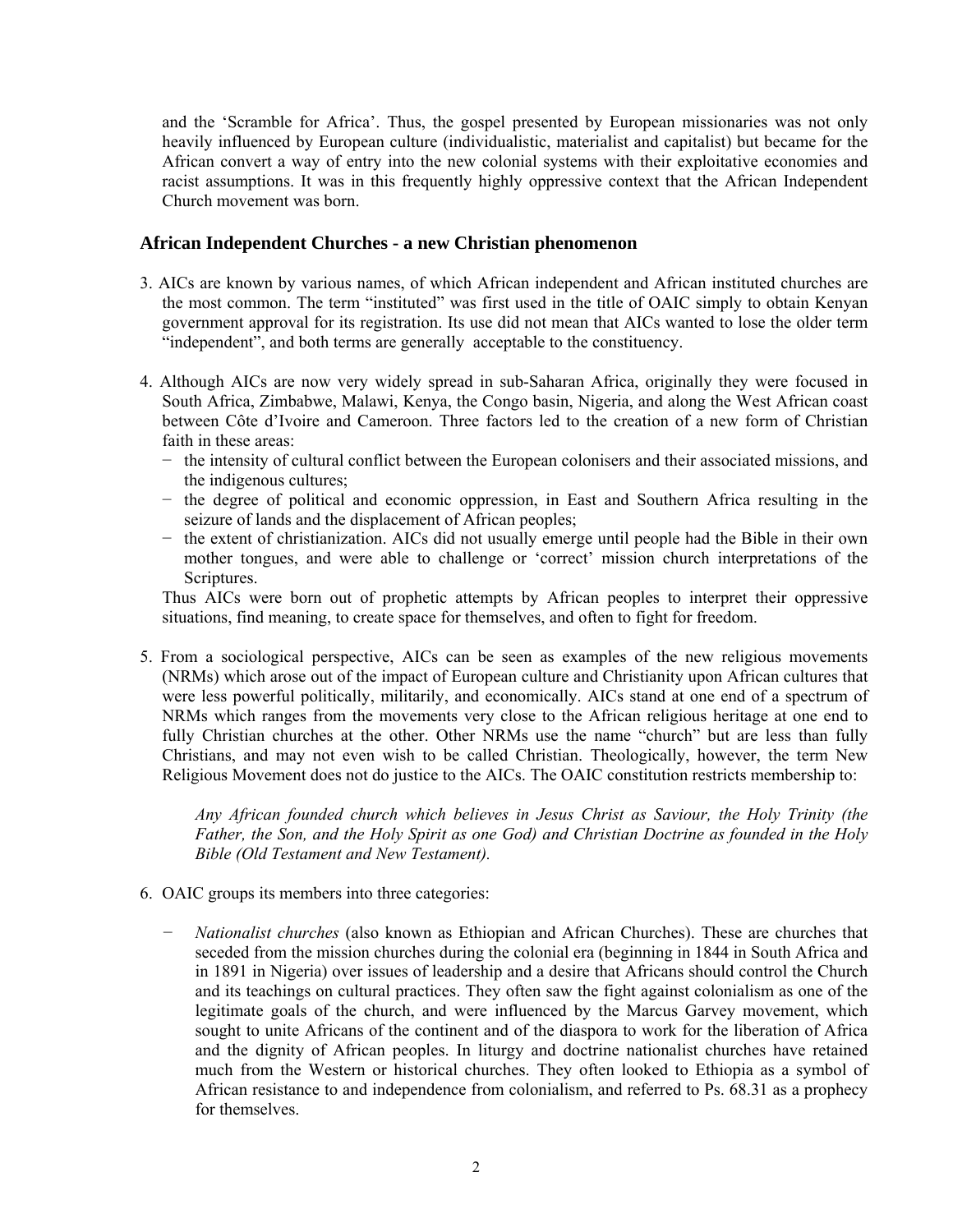- *− Spiritual churches* (also known as Zionist, Apostolic, and Aladura Churches). These churches (dating from 1910 onwards in Southern Africa, and 1920 onwards in West and Eastern Africa) are sometimes referred to as "prophet-healing" churches, because of the centrality of the charismatic gifts in their worship and ministry (prophecy, interpretation of dreams, healing, and prayer for protections against evil). Their liturgies are more informal, and there is greater use of forms borrowed from African tradition. Especially in Southern Africa, these churches look to Zion, as the symbol of a heaven.
- *African Pentecostal churches*. These are African founded Pentecostal style churches that have arisen since the mid-1960s. Though the stimulus to their foundation has frequently been the evangelistic missions and training conventions associated with Western Pentecostals (and as a result, there is some dispute whether these churches are fully African), a number of them (those that give a positive value to African culture) have found a home in OAIC. There are tensions between these churches and the spiritual churches which relate more to styles of worship than to essential differences over doctrine.

## **The Organisation of African Instituted Churches**

- 7. The Organisation of African Instituted Churches was begun in Cairo in 1978, as a loose association of AICs, in order to express and to address their needs and concerns, among which theological education was the most urgent. At its  $2<sup>nd</sup>$  General Assembly in Nairobi in 1982, a constitution was drawn up and the international headquarters set up in Nairobi. The 3<sup>rd</sup> General Assembly, which took place in Limuru in August 1997, emphasised the empowerment of the seven OAIC regions. These are: Eastern Africa, Southern Africa, Democratic Republic of Congo, Nigeria, Francophone West Africa, Anglophone West Africa, and Madagascar. Some of these regions are composed of national chapters. The regions send three delegates to the General Assembly, and their regional chairpersons form the OAIC Executive Committee, which appoints the General Secretary, and through him oversees the running of the programmes. These programmes currently are: Theological Education by Extension, Programme for Participatory Development, Women's Department, Research and Communication, and HIV/AIDS.
- 8. The total AIC constituency has been conservatively estimated at 60 million, and of this number some 15–20 million people are members of OAIC affiliated churches.

## **The Reformed Churches**

- 9. The Reformed family is the portion of Christian churches that recognise their most immediate origins primarily in the Swiss wing of the Reformation movement that culminated in the  $16<sup>th</sup>$  Century. Reformed churches share a set of doctrinal emphases - such as the Sovereignty of God, the Lordship of Christ in the Church and the world and the affirmation of the Scriptures of the Old and the New Testament as authority in matters of faith and Church discipline - as well as church orders known as Presbyterian (from the Greek word for "elder") or Congregational. There are more than 750 Christian churches that recognise themselves as part of the Reformed family. The World Alliance of Reformed Churches (WARC) in its current form is the result of the merger in 1970 between the World Presbyterian Alliance (founded in 1875) and the International Congregational Council (founded in 1891). The World Alliance of Reformed Churches represents some 75 million Reformed Christians, gathered in 218 churches in 107 countries.
- 10. Most African Reformed Churches began in the  $19<sup>th</sup>$  century missionary activities mainly from Western Europe. The only community that pre-dates this is the Dutch Reformed Church of South Africa which came with the migratory wave from the Netherlands a couple of centuries earlier. They then began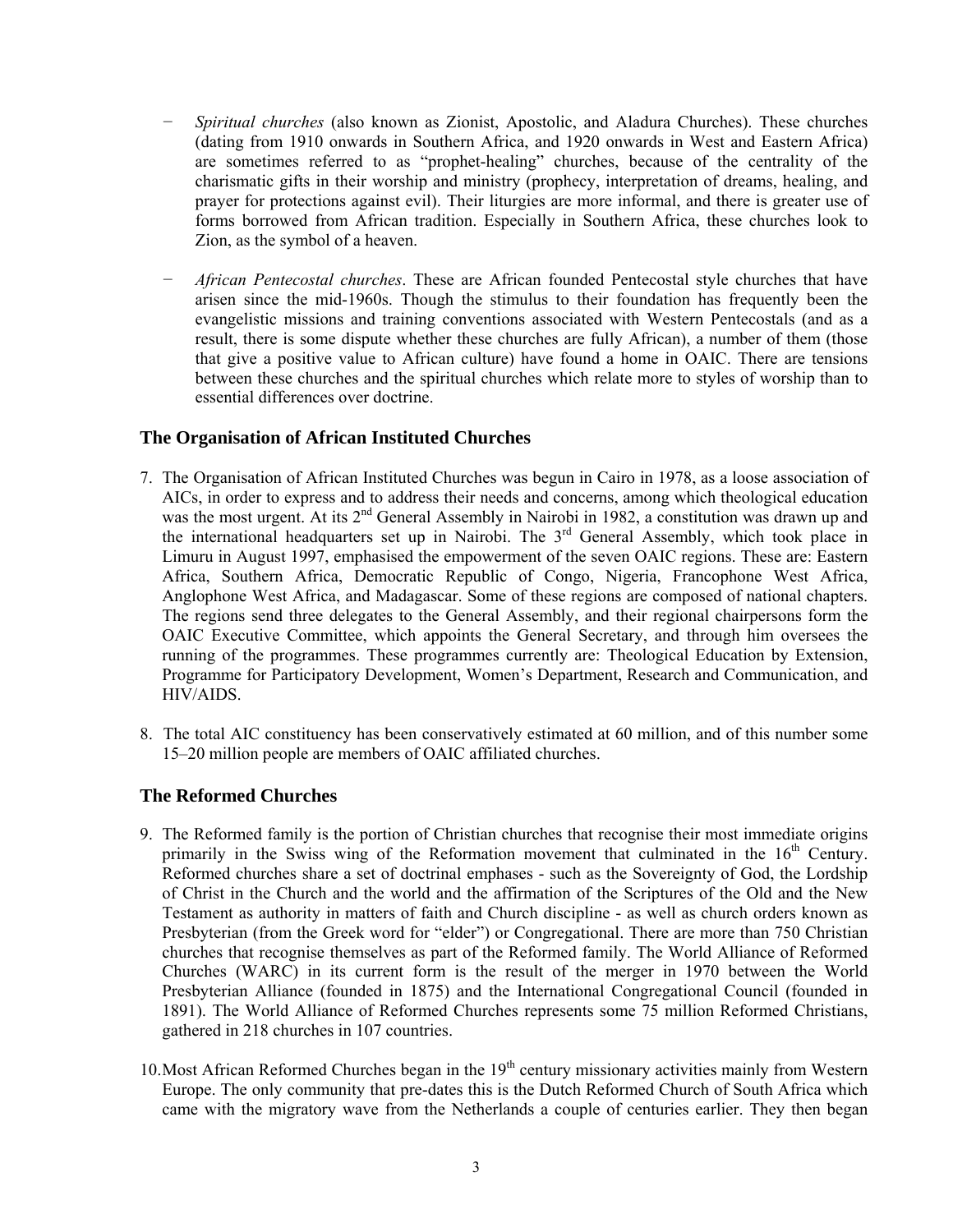spreading through Southern Africa. Reformed Churches (Presbyterian, Reformed, Congregational, Evangelical and United) can be found all over Africa (including Egypt). However, most of them are found in Sub-Saharan Africa. Many of the nineteenth century missionaries did not understand African culture and therefore condemned most elements of African culture as pagan – to be discarded. One needs to recall the fact that the  $19<sup>th</sup>$  century was also the time when colonisation was taking place and a good number of the missionary bodies enjoyed the protection of the colonial powers. Therefore, many indigenous Africans identified the missionaries with the colonial powers. One needs to credit these missionaries with a number of things. They brought with them the gospel, schools, hospitals and agricultural innovations. Many of them sacrificed their lives for the sake of the gospel. Today, the Reformed Churches in Africa are increasingly living out the gospel within their cultural contexts and many of them are at the forefront of prophetic action in their nations.

### **Planning of the dialogue**

11.At a preparatory meeting held at the Methodist Guest House in Nairobi from 2-3 June 1998, the two families of churches defined the dialogue themes. These were:

*Unity* – the meeting expressed an overriding concern for the lack of unity on the African continent, which threatens the survival of its peoples. These divisions are ethnic, denominational (with a proliferating number of new churches), and political, and had sometimes led to war and genocide. It was felt that in handling this issue, the theme of *reconciliation* would be more positive and productive.

*Gospel and culture –* Both Reformed churches and AICs are struggling to define their identity as Christians in Africa, both in relation to 'culture' narrowly defined, and also in relation to the global, and socio-political contexts in which our churches are set, and to which we are called to proclaim the gospel.

*Women* – The role of women in the church and church ministries is of great concern to both families of churches.

12.It was decided that the process could best be focused and guided under the overall theme of *Christianity in the African Context,* and then broken down into three sub-headings, each of which would form the focus for a dialogue meeting:

*African Christian Identity Reconciling identities – learning from and challenging each other Towards our common witness.* 

## **The Nature of the Process**

- 13.Given the lack of formally articulated and published theologies among the AICs, the following tasks emerged as necessary if the dialogue was to succeed:
	- Participants were challenged to develop a dialogue process concentrating initially on building trust, relationships and mutual respect as the necessary prerequisites for eliciting AIC and Reformed perceptions and accounts of their practices and beliefs;
	- Participants were faced with bridging the gap between formal presentations of theology (a Reformed strength) and receiving testimony of firsthand experiences of faith, worship and life (the chief theological resource of the AICs);
	- Participants uncovered the shared African roots of much grassroots Christian faith and practice among both Reformed and AIC participants, and were challenged to value these sources for theologising appropriately, but not uncritically.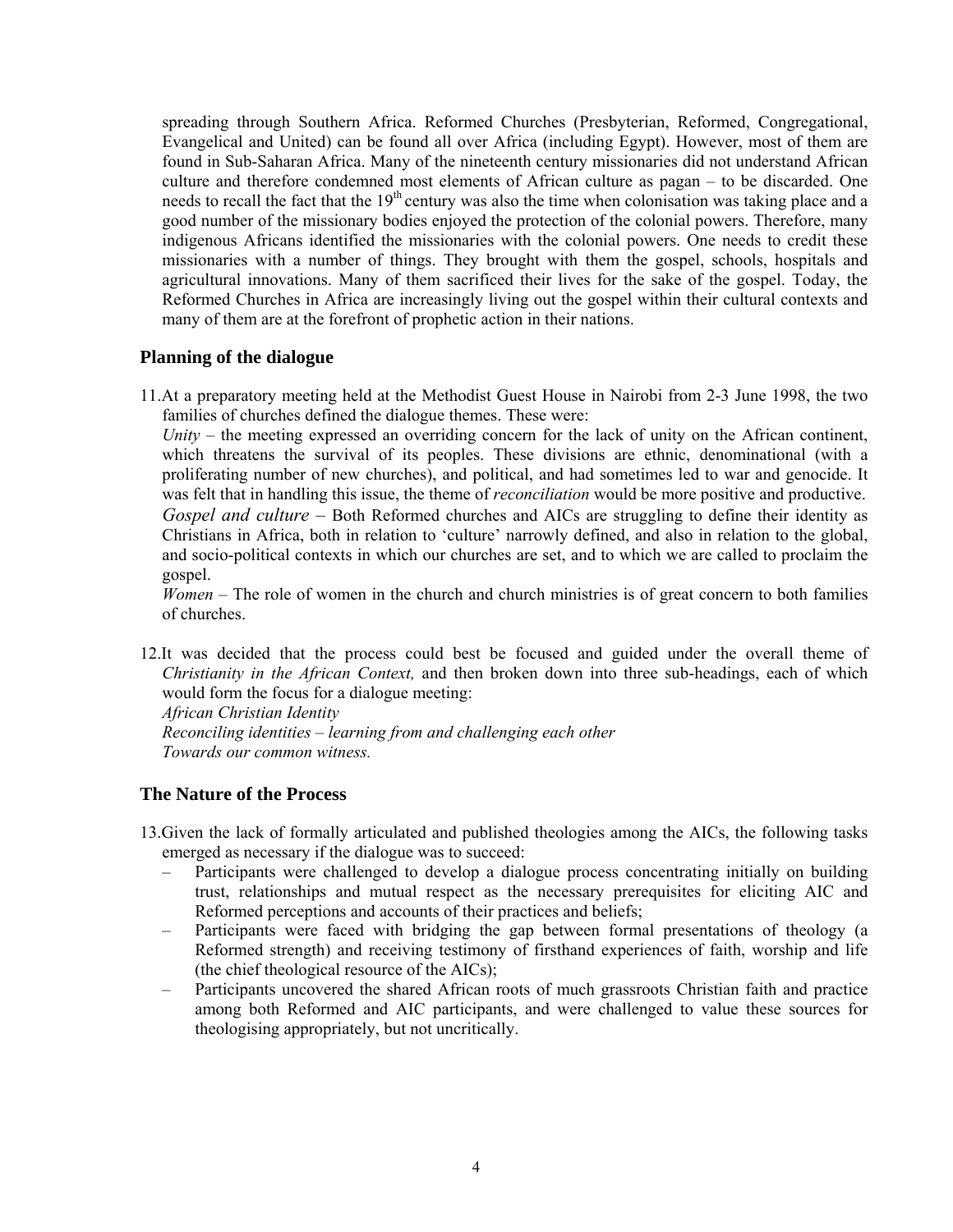## **I AFRICAN CHRISTIAN IDENTITY**

14.During the first meeting in Kigali (13-19 October 1999), during which we were hosted by the Presbyterian Church of Rwanda, agreement on the practical challenges the African church faces formed the most significant part of our search for a common African Christian identity. AIC and Reformed participants reached substantial agreement on the crisis facing the African continent and her people, and the way in which the Church was called to respond. As a prelude to this, a simple agreement was reached on our common faith. Both these agreements are summarised in

### **The Kigali Statement**

### *Affirmations*

15.We have come together from two Christian families, the Reformed Churches and the African Instituted Churches, and rejoice in the spirit of unity, knowing that we share a common ministry. We meet in Kigali, Rwanda, and have been deeply moved by accounts of the 1994 killings in this nation and by our visits to some of the sites of genocide. We have been much encouraged by our Rwandan brothers and sisters as they seek reconciliation and the reconstruction of their country. Their example has been an inspiration to us as we ourselves seek to understand each other better and to overcome our own suspicions and spirit of disunity. We lament our past histories of division and hatred and resolve to continue to meet together in dialogue, seeking opportunities and means of common action.

16.We affirm a common faith

- *–* in the Triune God,
- in the lordship of Jesus Christ as God incarnate and crucified, who identifies with us in our suffering,
- *–* in the Holy Spirit and his transforming power in our lives.
- 17.We affirm that the Holy Scriptures are for both of our families a yardstick for Christian faith and life, while recognising that there may be differences in our interpretations. We affirm that African Christians have an identity that is both African and Christian, and that our faith calls us to witness and act in the social and political realities of our world. As representatives of the world church, and as leaders of churches in Africa, we confess the complicity of ourselves and our churches in the economic and political injustices that have impoverished and dis-empowered the people of this continent. We acknowledge that we have failed to speak prophetically when called to do so, and that we have shown a blatant disregard for the environment.

#### *Challenges and actions*

- 18.We have shared together our deep concerns about the present tragic situation of Africa, to which the following factors have contributed. We have agreed to do all we can as church leaders to assist our people to reconstruct our continent, and are committed to the following actions for ourselves, our churches, and our people.
- 19.We are distressed by division and disunity in the church and society. We will use our pulpits and our churches to promote greater tolerance and understanding of different groups and persuasions, and to encourage a spirit of openness that will enable people to express themselves and accommodate diversity. As part of this process we will take steps to initiate dialogue at the local level between our two church families. We acknowledge a need to return to African models of reconciliation and of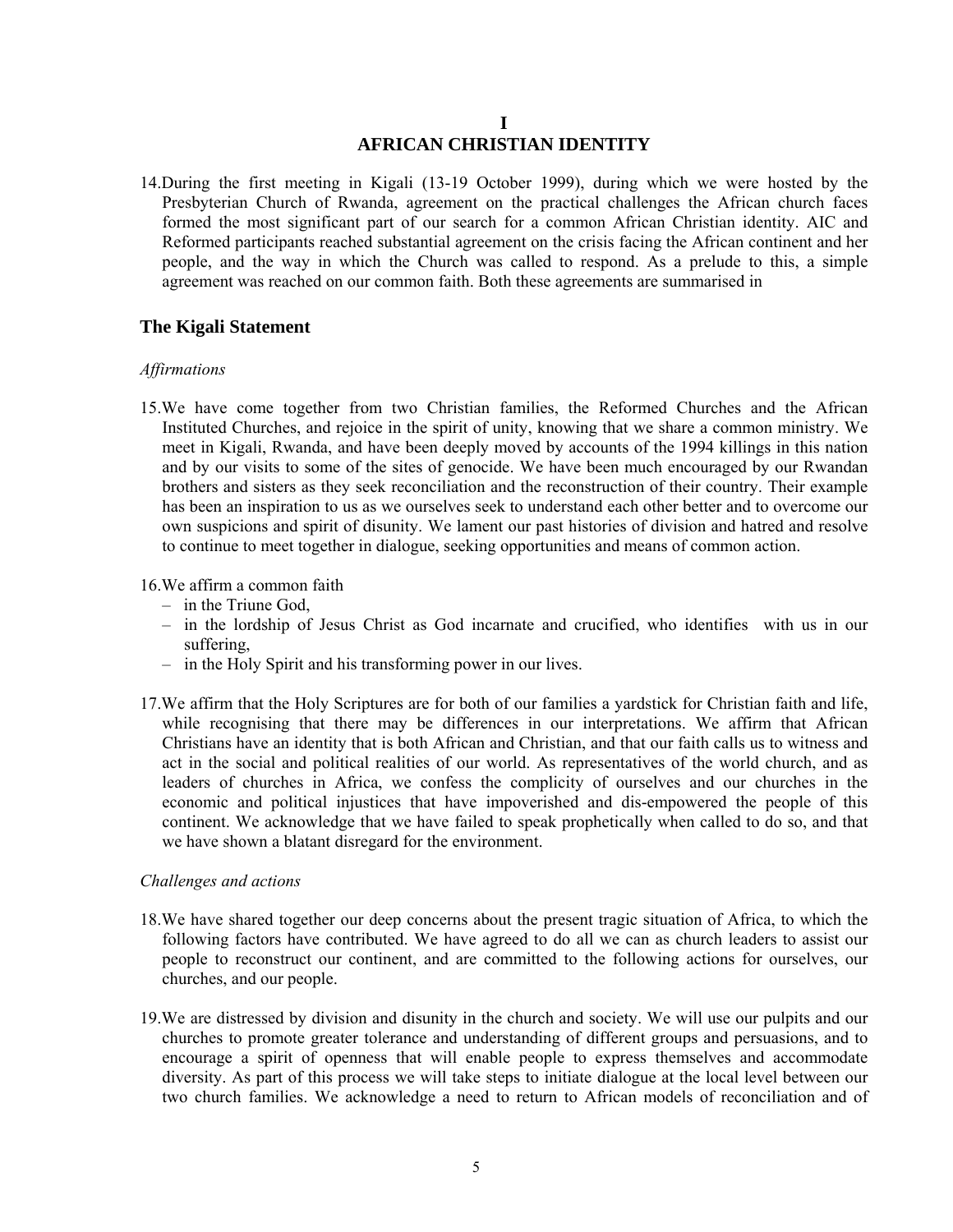establishing and maintaining unity. As church members and leaders, we need to engage actively with society and its needs and problems in order to enable people to identify, prioritise, and find solutions to their own needs, and not just those of our churches.

- 20.For centuries the human and material resources of our continent have been exploited by others. Knowing that it is this exploitation that has increased poverty and unemployment in Africa, we have a duty to educate the members of our churches and local communities on the nature of the global and local processes involved. We will work with other churches and agencies to reduce our dependency on foreign models and solutions for these problems. In the face of widespread corruption and lack of accountability, we need to strengthen governance in our nations and institutions. We will therefore educate our people so as to form a strong and well-informed civil society. We will act to provide more information to the members of our churches, and train them to use this information in order to strengthen governance in our churches as well as in society. We will conduct programmes for sensitising church and community members, through such means as the distribution of literature and through national and local forums, with the aim of empowering people to take initiatives themselves and to participate more actively in civil society.
- 21.We acknowledge that our own churches do not adequately model the democratic structures we are urging on the state. This is true of 'family churches' among the AICs as well as of the more bureaucratic structures of the Reformed churches. We will be more courageous in confronting issues of corruption and misuse of power in government. The process of encouraging participation will also require some of us to change our attitudes as leaders, and to reduce our use of Scripture or the Holy Spirit to enforce our decisions upon others. We will work to reduce attitudes and habits of dependency among our church members.
- 22.The Western models of development we are using in Africa are not sustainable. As a result, our environment has been exploited, spoilt and degraded, and our own societies have become polarised between rich and poor. We have accepted the dumping of toxic wastes. We will educate our churches and communities to take responsibility for protecting and improving the environment. This is something every member can share in, through such grassroots activities as tree-planting and the cleaning up of our cities and villages.
- 23.As Christians we recognise the God-given dignity of human beings and the sacredness of life. In this regard, therefore, we oppose military regimes whose power is based on violence rather than the will of the people expressed through the ballot box. Working with the media, we will act to expose arms dealers and their customers, and we will co-operate with our partners in the North to advocate a shift from arms production to socially beneficial industries. We will continue to advocate against the ready supply of illegal arms in our countries, and the lack of discipline and professionalism in our security forces, while recognising that these problems are intimately related to our declining economies and increasing poverty. We will also encourage our governments and especially our own churches to continue to show hospitality to refugees, giving thanks for the self-sacrificing generosity in this area of many of our local congregations.
- 24.We will work to strengthen democratic values and institutions, and to research and develop models of democracy appropriate to African society, which can enable people of all ethnic groups and political and religious persuasions to participate in decision-making at all levels of church and state. We recognise that this will require a change in our own methods of working, away from concentration on seminars for leaders towards more exchange visits, in order to build relationships between people and communities across Africa, and to expose our members to other cultures and ways of working together.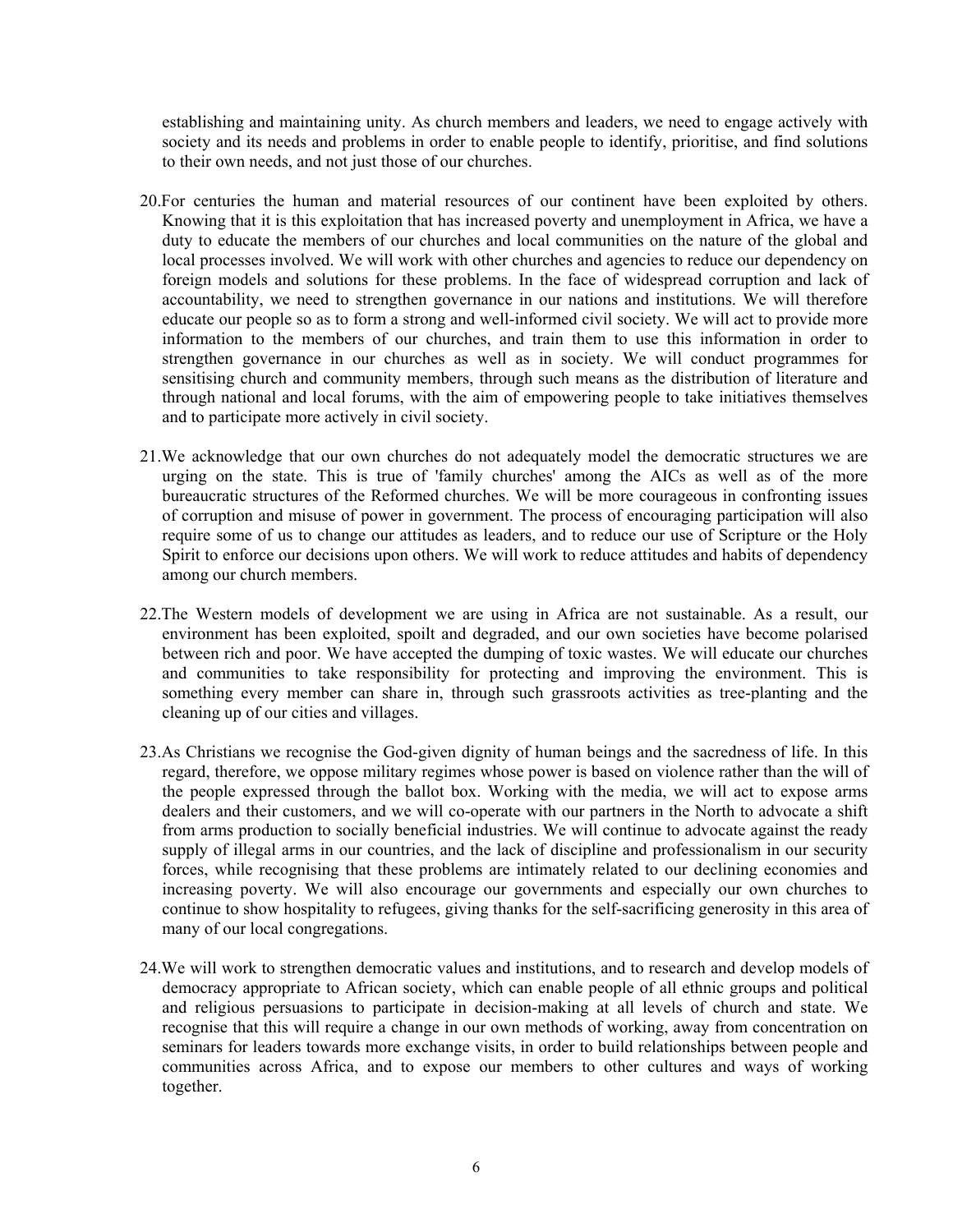- 25.We commit ourselves to promote the full participation of women at all levels in our church structures, and to work to expose oppressive tendencies and traditions, so that our churches can become exemplary models for the empowerment of women in the wider society.
- 26.Children are both the present and the future of our churches and societies. Yet they are exploited as child labour, as child soldiers, and as child prostitutes. Others are heads of families at a very young age or are forced to live and sleep on the streets. For their protection and better upbringing, we commit our churches to the task of sensitising our members and communities about HIV/AIDS, unemployment, landlessness, Structural Adjustment Programmes and other issues which affect the lives of our children. We will advocate against all those practices which put children at risk, and we will train our own members in responsible parenthood.
- 27*.*Social forces in contemporary Africa threaten to destroy family life. We commit our churches to the promotion of family life education programmes. Education about changing attitudes to the care of the old, sensitisation to HIV/AIDS, and education on the home care and support of People With Aids, and on the importance of chastity before marriage and faithfulness in marriage should all be priorities in such programmes.
- 28.Extreme poverty contributes to rising levels of drug abuse and drug trafficking. This is true not only of the hard drugs but also of cannabis and of alcohol, in which the use of poisonous additives is of particular concern in some of our countries. As church leaders we will act to expose the trade, create awareness of the dangers of addiction, and support efforts to counteract its spread.
- 29.The process of globalization and the speeding up of communications affect our continent in various ways. Because globalization is driven by market forces and is largely directed by Transnational Corporations which are beyond the control of national states, it threatens to destroy local values, traditions, and self-reliance. This can be seen most clearly in the impact of the mass media on our people. To counter its ill-effects we need as church leaders to strengthen our sense of identity, and to encourage people to be proud of their roots in church and community. Furthermore, we need to sensitise our members and those of our communities to globalization and its effects, so that people can participate in the process, becoming agents of change themselves and not simply victims. Because globalization benefits those who have access to global networks, and is dependent on expensive technology, it threatens to marginalize the poor of Africa even further. Our churches must engage in research, and in networking with sympathetic partners in order to be effective advocates against the illeffects of globalization, and to prevent our people from being overwhelmed by processes which may otherwise be beyond their understanding or control.
- 30.In both our church families, we acknowledge a deficit in the area of contextualized theology. This deficit has contributed to the deep identity crisis felt by many of us as African Christians. The Reformed churches have much to learn here from the inculturation of the gospel in the AICs, but both our church families lack well-articulated and contextualized theologies for contemporary Africa. We will therefore work to encourage a writing culture in our churches, and to promote further reflection on the encounter between gospel and culture. An aspect of this encounter is the issue of polygamous marriages. We are agreed that the Christian ideal of marriage is faithful monogamy, but we recognise that some African churches need time to work out the theological and pastoral implications of this principle. We believe that churches should not be discriminated against on this and other pastoral issues which their leaders are seeking to handle with sensitivity among their members.
- 31.We are concerned about the spread of false teachings on our continent (including the so-called 'prosperity gospel'), many of them coming from abroad. Our church members have become consumers of many different theologies which are not relevant to African realities. These have contributed to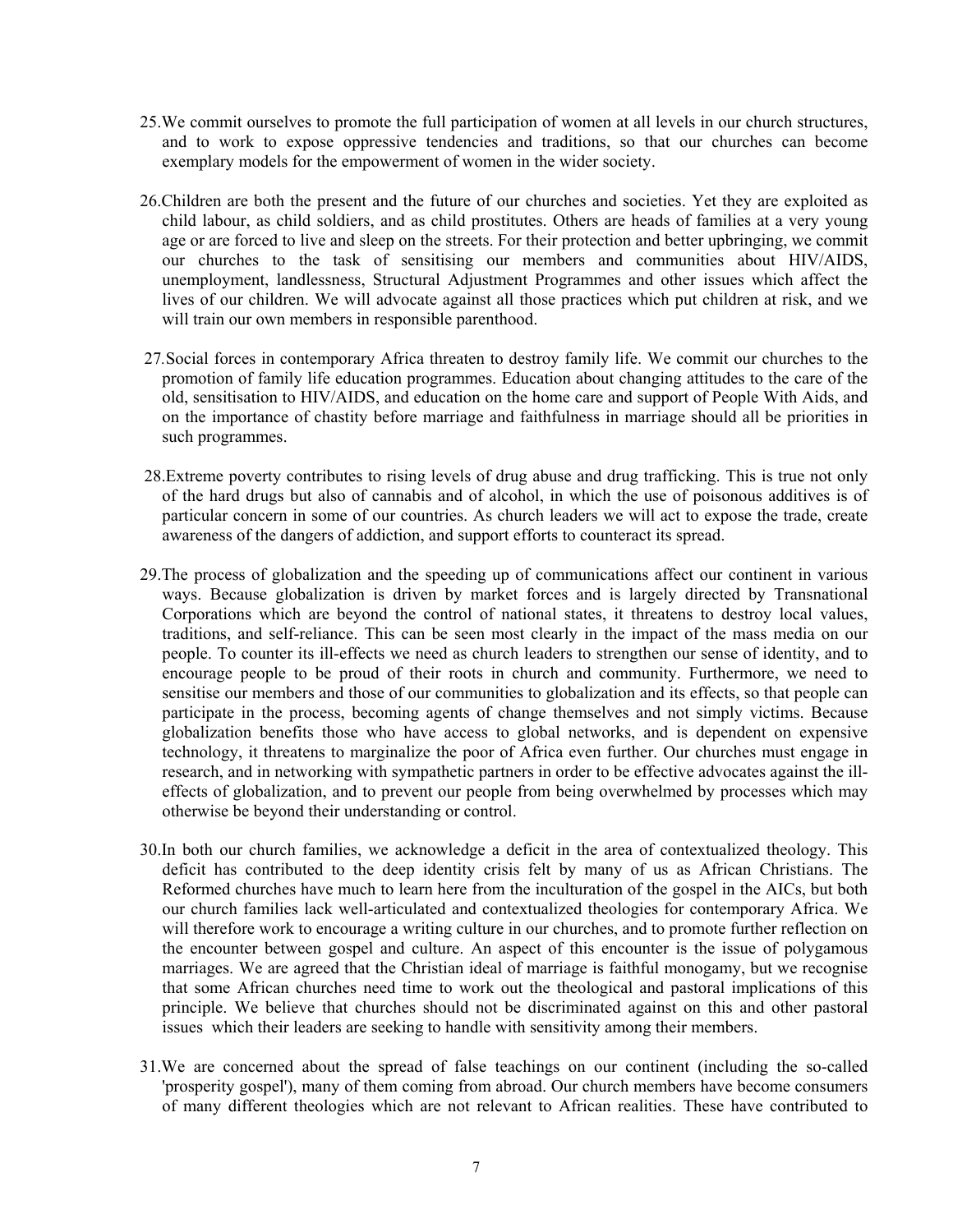divisions in our churches, and to theological confusion. To counter this challenge, we commit our churches to encourage more study and teaching of the bible, and to the promotion of theological education programmes which can reach all levels of church membership.

- 32.We acknowledge that our churches have often failed to obey the Great Commission, and have been preoccupied with maintaining already existing churches in areas where the gospel took root long ago. We commit ourselves to reach out to where the gospel has not yet been heard, and where churches have not yet been planted.
- 33.Many of our churches lack a strong financial base. As church leaders, we are called to increase the participation of our members in church activities, so that they become 'owners' rather than 'followers'. We will encourage investment in church-owned income generating projects. We will promote stronger biblical teaching on giving, stewardship, and accountability in our churches. We acknowledge that our behaviour and practice as leaders in this area has not always been above reproach, and we commit ourselves to greater transparency, integrity, and accountability.
- 34.*Concrete actions*:
	- 1. We have agreed to meet together again in 2000 at a venue to be arranged by the OAIC in consultation with the WARC.
	- 2. We will distribute this statement to the member churches in Africa of our respective constituencies.
	- 3. We will encourage our member churches to engage in dialogue and in work together at the local level, with feedback to our respective organisations.
	- 4. We will invite representatives of our partners in this dialogue to attend significant meetings of our organisations and churches on the African continent.

35.*We encourage our member churches in Africa to engage in local dialogue and action arising from this statement, and invite them to respond with comments, suggestions, and reports to the Department of Theology of the World Alliance of Reformed Churches, P.O. Box 2100, 1211 Geneva 2, Switzerland or to the General Secretary of the* **Organisation of African Instituted Churches, P.O. Box 21736, Nairobi, Kenya.** 

| <b>OAIC Representatives</b>            | <b>WARC Representatives</b>      |
|----------------------------------------|----------------------------------|
| Baba Aladura Dr G.I.M. Otubu, Co-Chair | Rev. Dr André Karamaga, Co-Chair |
| Archbishop John Mweresa Kivuli         | Rev. Dr Peter Bisem              |
| Father Michael A. Ng'ong'a             | Rev. Dr Gregg Mast               |
| Rev. Thomas Oduro                      | Rev. Muthoni Ruth Ngaari         |
| Mr John Padwick                        | Rev. Dr Setri Nyomi              |
| Ms Olga Ratovonarivo                   | Ms Margaret Owen                 |
| Archbishop Njeru Wambugu               |                                  |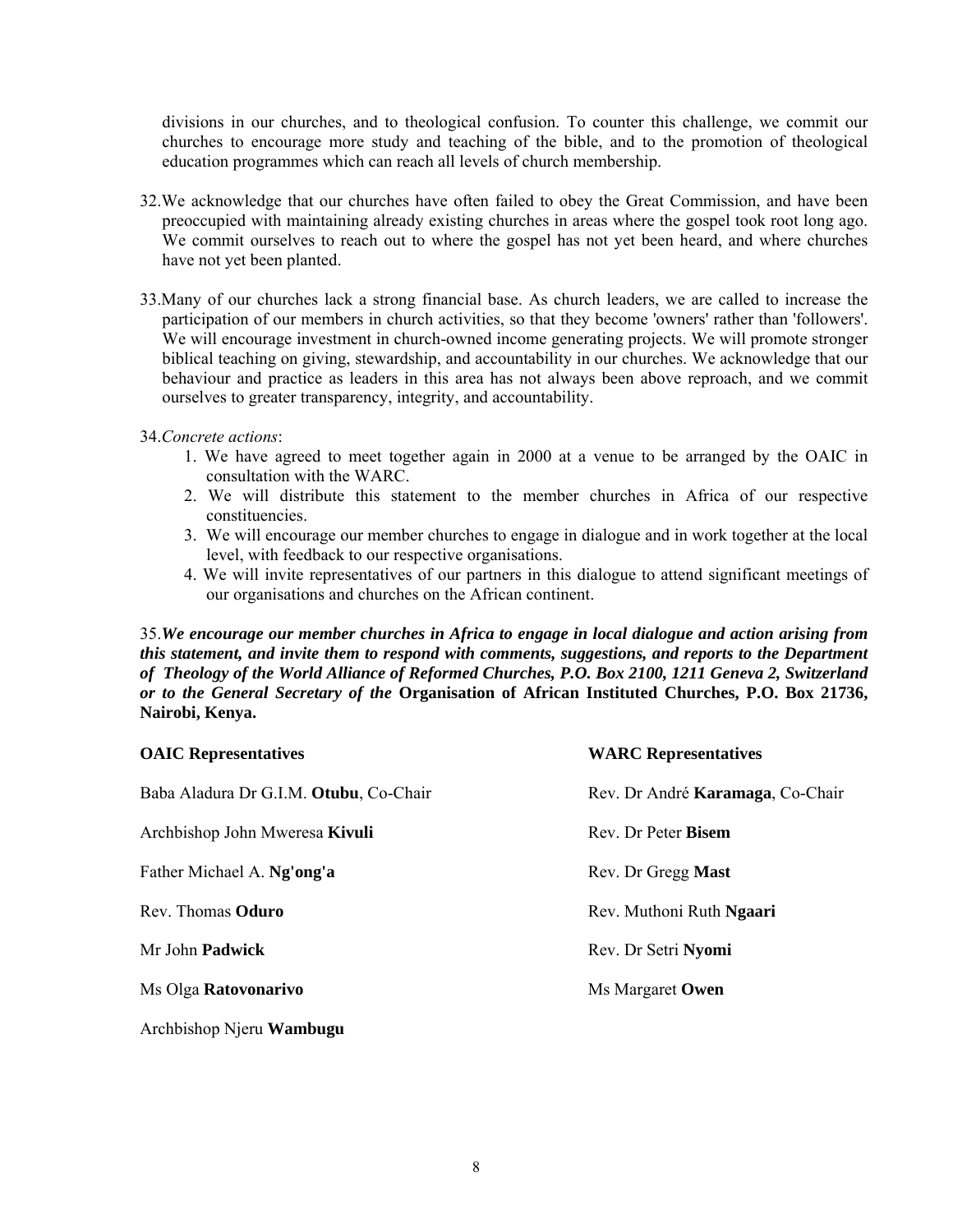## **II RECONCILING IDENTITIES**

36.Participants in the second dialogue session were hosted by the Eternal Sacred Order of the Cherubim and Seraphim, and by its sister churches in OAIC Nigeria. In this meeting, held in Lagos, Nigeria, 4-7 March 2001, they sought to address themselves to the two issues of the place and ministry of the Holy Spirit, and the role of education (both secular and theological) in the two families of churches. These were approached from the standpoint of the theme of the meeting*, Reconciling Identities,* which formed the subject of the two introductory papers from both families. The summary of the Lagos meeting appears in the following document:

## **The Lagos Communiqué**

### *Addressing our common problems*

- 37.We, the representatives of two Christian families, the World Alliance of Reformed Churches (WARC) and the Organisation of African Instituted Churches (OAIC), have met together in Lagos, Nigeria, as the guests of OAIC Nigeria. Our theme has been *Reconciling identities: learning from and challenging each other (the prophetic role of the church, the free movement of the Holy Spirit).*
- 38.We have heard from our Nigerian hosts the challenges they face as Christians as *sharia* law is enforced in certain states in this country, and we affirm a common desire to work towards relations with our Muslim brothers and sisters that will permit the full practice of both faiths. In this connection, we are agreed that killing people in the name of God is foreign to African tradition and can never be justified.
- 39.Building on our previous meetings in Nairobi, Kenya in1998, and Kigali, Rwanda, in 1999, we celebrate our continuing growth towards mutual understanding and unity in the Christian faith, and our common desire to address the continuing crisis on our continent. In this connection, we affirm the *Kigali Statement* of 1999 as presenting an analysis that continues to be relevant of the problems and challenges facing Africa. We commend it again to our member churches, together with its recommendations for action. We note with regret the lack of response to the statement, and commit ourselves to ensure its wider circulation among our respective constituencies.

## *Moving towards reconciliation of our identities*

- 40. In this meeting in Lagos we have further identified beliefs and standpoints that we share in common:
	- ♦ Both our families are committed to practising the Christian faith in its Trinitarian fullness, although with different emphases.
	- ♦ Our continent has a profound spirituality and a belief in mysticism that is deeply rooted in our traditional cultures, and we share a commitment to developing and practising a Christian faith that addresses these spiritual realities. We acknowledge the long experience of the African Instituted Churches (AICs), and the increasing involvement of the Reformed Churches, in this ministry. In the difficult matter of discerning the spirits, we affirm two principles common to our families: that we test the spirits against the word of scripture, and that we do so in the context of the praying community (the local and universal church).
	- ♦ Our families show a common concern for providing appropriate education at all levels and for all members of our churches, an education that must have its roots in African culture and values. With regard to training our ministers and others who serve the church, we recognise the importance of: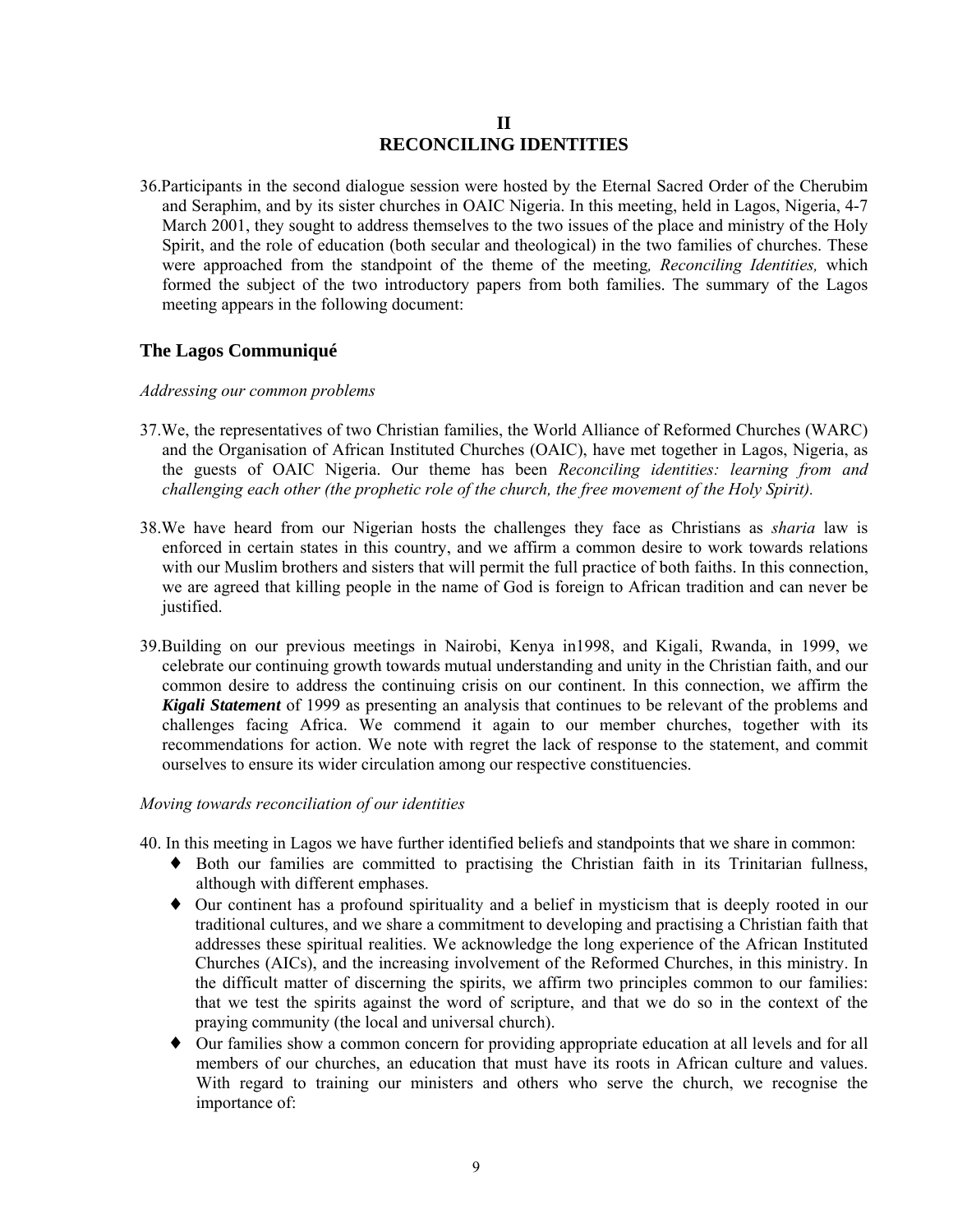- providing theological education in an ecumenical context
- *providing a theological education that will enable our ministers and workers to engage with social* issues of the day, for example, with issues of governance and HIV/AIDS
	- To this end, we commit ourselves to sharing resources, financial, intellectual, and spiritual.
- ♦ We celebrate the diversity of our peoples as God-given, and we recognise the right of every person to self-respect and human dignity. For this reason we affirm again the necessity of encouraging full participation in decision-making in church and society as we seek to empower our peoples to address the crises that surround them on this continent. As we engage with the fullness of African diversity we do so from an understanding of our identity as open and inclusive. We draw from the model of the incarnation a willingness to take risks in order to achieve a new identity characterised by integration and the harmonisation of differences. It is in this spirit that we are committed to our continuing dialogue. As we move towards unity in the church we seek the unity of humankind.

### *Moving ahead*

41.We have agreed to meet again for the final consultation of this present dialogue in Nairobi in 2002, in order to decide concrete steps that we can take together as part of our common witness on this continent. As a preliminary step we will address the gaps in our conversations (e.g., the interpretation of the Bible, the role of the sacraments, and the ministry of women).

Signed:

Co-Chair of the Dialogue Co-Chair of the Dialogue

General Secretary-WARC General Secretary-OAIC

Rev. Dr André **Karamaga** His Eminence Baba Aladura Dr G.I.M. **Otubu** Vice President WARC **International Chairman of OAIC** 

Rev. Dr Setri **Nyomi** Most Rev. Njeru **Wambugu** 

7th March 2001 - Lagos, Nigeria

## **III MOVING TOWARDS COMMON WITNESS**

42.The third meeting was held in Mbagathi, Nairobi, Kenya (9-14 February 2002) and participants were hosted by the Presbyterian Church of East Africa. Members of the dialogue worshipped in churches of both families. They dealt with issues of biblical interpretation, sacraments, the role of women in the church and the future of this dialogue. They stated together the following:

### *Hermeneutics*

43.We are agreed in both our families that Scripture is central to the life and work of the church. The Scriptures can only be properly interpreted within the hermeneutic community, which is not just local or oral, but denominational, ecumenical, and global. AICs have particularly emphasised hermeneutical dialogue with the local community of the faithful, in which the congregation responds to the preachers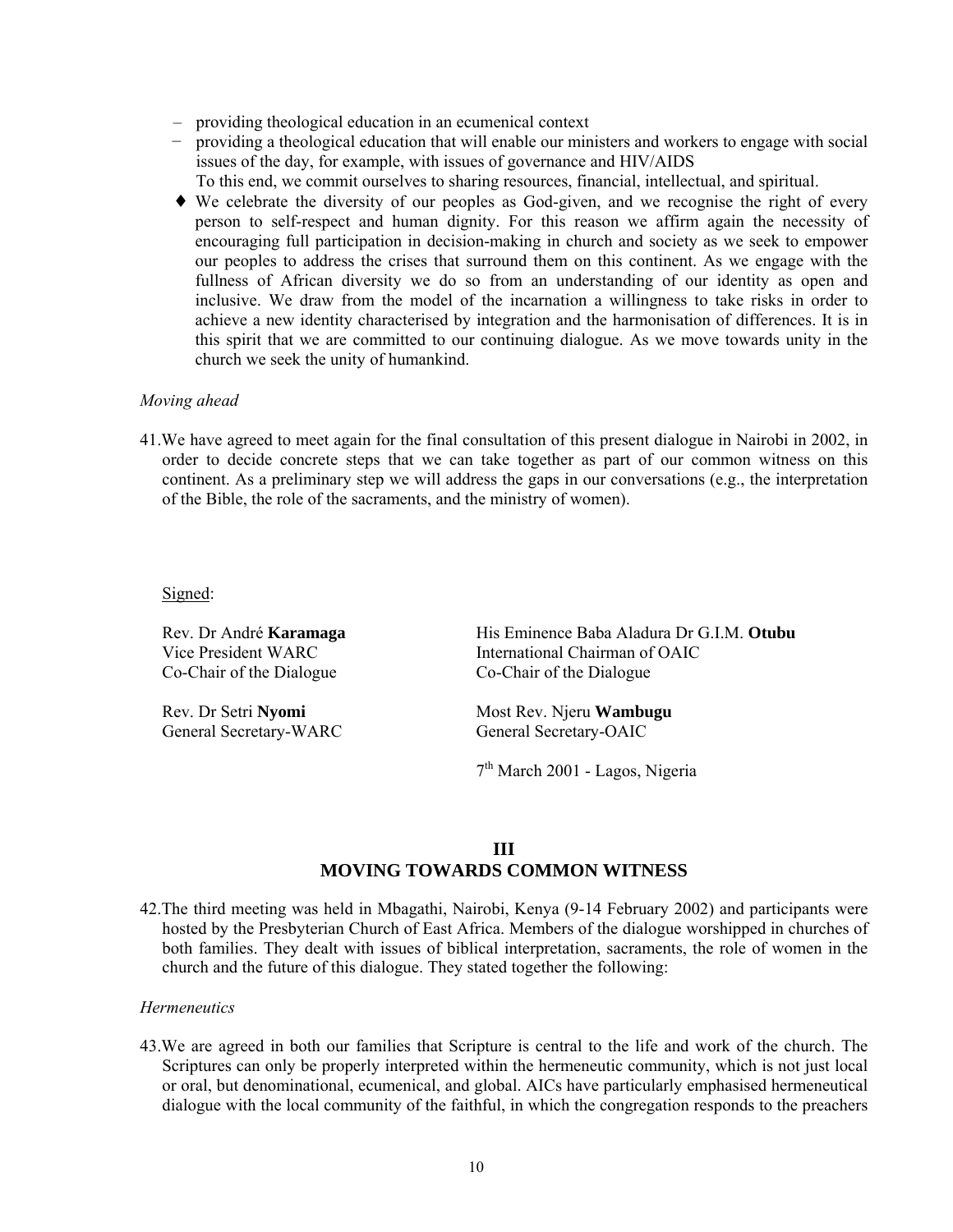with hymns and interjections which strengthen the preacher and push the argument a stage further. Indeed, both Reformed and AIC traditions emphasise the importance of music and hymns in the hermeneutic process. The Reformed hermeneutic in addition has particularly emphasised the global, and intergenerational community of Biblical commentaries, and written theologies.

44.We recognise and celebrate certain especially African emphases in the hermeneutic process. Among these are a commitment to oral tradition and an interpretation which builds on and relates to the shared stories, proverbs, and memories of the community; an emphasis on God's word to the community rather than just to the individual; an understanding that all in life is sacred (with no division between sacred and secular); and a deep reliance on the role of and assistance from the Holy Spirit. Both families of churches agree that our hermeneutic must address itself both to the local situation and, at the same time, be aware of and be responsible to the global hermeneutic community. A closed hermeneutic community cannot in the long run remain faithful to the Gospel.

### *Sacraments*

- 45.We agree that the sacraments of baptism and the Eucharist are grounded in Scripture and are commended to the church for its spiritual growth. Baptism signifies the entrance of the believer into the community of faith, and his/her engrafting into the body of Christ. In communion, the faithful are fed with Christ himself. The experience of receiving Christ in the sacraments is made possible by the powerful and mysterious action of the Holy Spirit.
- 46.Some of the AICs have affirmed as many as seven sacraments, baptism, chrismation (confirmation), Eucharist, marriage, confession, ordination, and holy unction (anointing of the sick). Other AICs are non-sacramental in tradition, although they would say that they celebrate the sacraments spiritually. Some of them believe that, as the bread and wine are set aside as food for God's people, so God's holy people are themselves set aside as God's sacrament and gift to the world.

### *The role of women in the church*

47.Both communities acknowledge and celebrate the gifts of the Holy Spirit to both women and men. We acknowledge that for cultural and historical reasons, women have not been allowed to develop and share these gifts adequately in the service of the wider Christian community. In many parts of Africa issues of purity and impurity deeply influence and limit the role of women in the church. This affects both the Reformed and the African Independent Church families. Also, structural inequalities within the church often limit women's ministries. Sometimes these inequalities are seen in segregated and subordinate structures, often mistakenly called 'parallel structures', of women's ministries or women's departments. Although these women's ministries and departments can and do play a significant role in the lives of women and men, and can help in raising their awareness, we are agreed that women must not be limited to these ministries. The church must remove restrictions on the ministries of women, and the lack of women's participation in the higher decision-making structures. It must find ways of dealing with its procedures (such as holding meetings only in the evenings), which effectively prevent women from playing a full role. It must also seek to understand, to challenge, and to motivate communities and congregations to change, those of their traditions and perceptions which prevent them from welcoming an integrated model of equal partnership in ministry of women and men.

### *The Way Forward*

48.We recognise that some of the AICs separated historically from member churches of the WARC, in a process of polarisation in which the positions of the two sides became deeply entrenched. We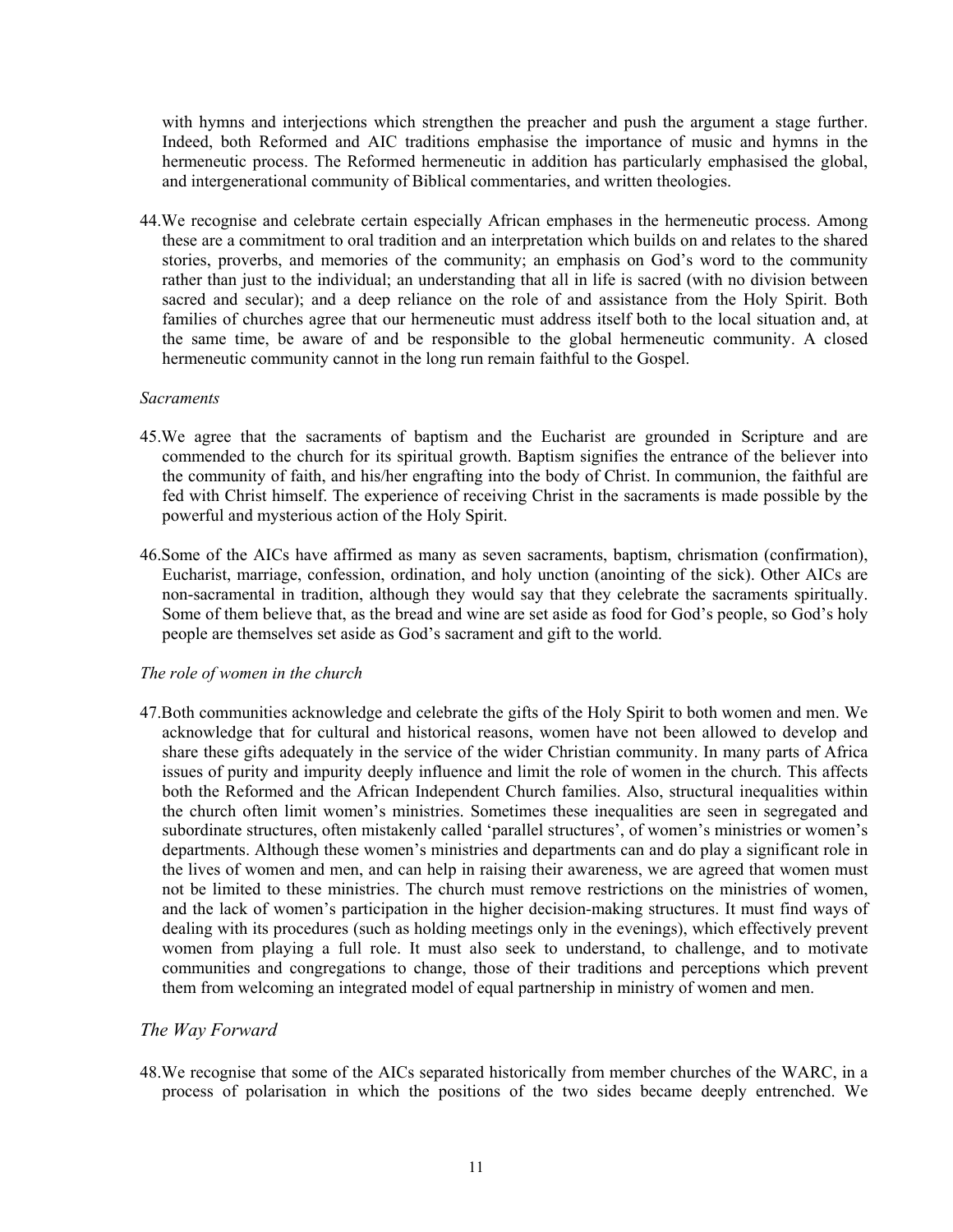acknowledge that ill-feelings and bitterness continue to exist between some of our members until the present day. We recommend that in the countries where this is the case leaders of the churches concerned meet to discuss the reconciliation of memories, and to consider how best to come together again in mutual repentance, in order to strengthen our common witness to the one Christ. In other situations, although bitter historical memories may not be present, prejudice and the lack of a spirit of common fellowship in the ministry may be present. Sometimes this prejudice is characterised by attitudes of rejection of the other based on false conceptions such as, 'lacking education', 'backward', 'lacking the Holy Spirit', 'colonial churches'. We commit ourselves to working much more strongly for mutual understanding and ecumenism, and we urge the leaders of the churches in our respective communities to work and act together to remove the misconceptions and prejudice, to build trust and share fully in joint Christian witness. In the crises that affect our continent, for the survival of our own people, we cannot afford disunity.

- 49.We recognise the dangers of training AIC students at colleges of the other Christian world communions and denominations, because they can easily be lost from the AICs to the denomination of the college. In this context, there is a need to explore how Reformed church theological institutions can be used for the training of AIC students, and how these institutions can be made more hospitable to AIC students, in order to build them up in their ministry in their own churches rather than purely in the context of the Reformed ministry. In this context, also, we consider that initially, support should be given to the OAIC Theological Education by Extension programme, and its attempts to revise its curriculum, and to obtain proper academic accreditation for its courses. In association with the Conference of African Theological Institutions, the Reformed churches in Africa, should consider encouraging some of their lecturers to co-operate in the process. Further, and as a long-term goal, we recognise the need for an increased number of further degree-level theological institutions run by and for AICs.
- 50.As a dialogue, we endorse the aspirations of the AIC community to come up with their own written theological material. We consider that an appropriate first step would be for AIC theologians to discuss the theological issues and logistics required in a continental-level workshop, and we commit ourselves in our various capacities to exploring how this can be made possible.
- 51.In view of the great measure of progress we have achieved in this dialogue at the international level, we urge our member churches over the next three years to engage in a process of dialogue between our two families at national levels. We will collect and record the progress made, and report back to our respective organisations, with the possibility of resuming the dialogue at international level at another date.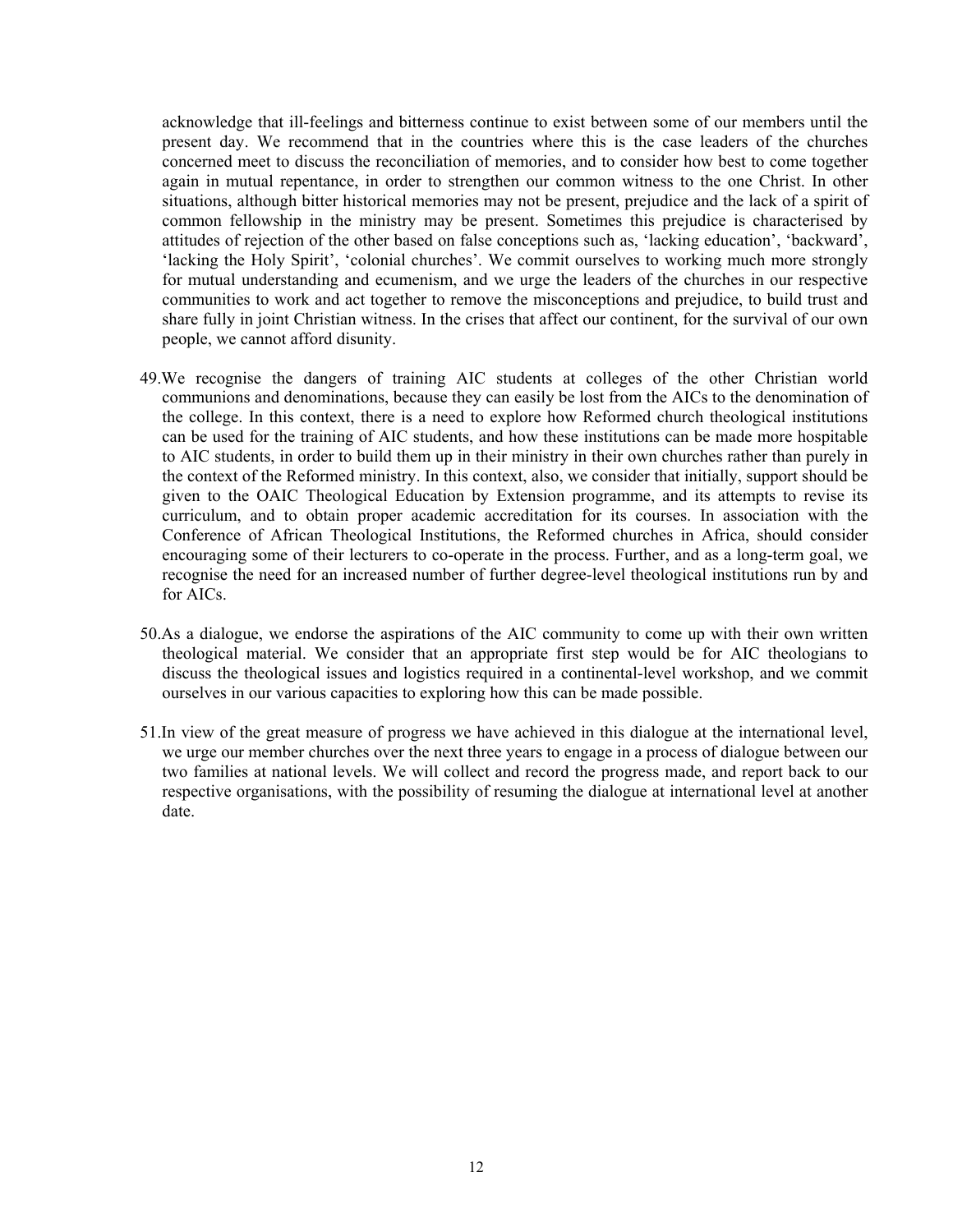## **Appendix I**

## **List of Papers Presented**

### **First Session Presbyterian Church in Rwanda, Kigali, Rwanda - 11- 19 October 1999**

Theme*:* African Christian Identity *The political, economic realities of Africa -* Prophetess Dr J. E. Ahme *African Christian identity* – Archbishop John Mweresa Kivuli *Marriage as in the African context, as repeated by the Scr*ipture - Baba Aladura Dr G.I.M. Otubu *African Christian identity* – Rev. Thomas Oduro *Towards an African Christian identity: the potential contribution of the African Independent Churches in an era of globalisation –* Mr John Padwick *The political and economical realities of Africa –* Rev. Dr André Karamaga *Christianity in the African context –* Rev. Dr Setri Nyomi *An introduction and brief history of the Organisation of African Instituted Churc*hes - Archbishop Njeru Wambugu *The Kigali Statement* 

### **Second Session**

## **The Eternal Sacred Order of Cherubim & Seraphim, Lagos, Nigeria - 4-7 March 2001**

Theme: Reconciling identities: learning from each other (The prophetic role of the Church, the free movemement of the Holy Spirit) *Africa in Crisis: The practical prophetic role of the Church -* Rev. Dr Peter Bisem *The experience of the Holy Spirit in worship -* Rev. Ruth Ngaari *African Independent Churches: their role and strategies of education* – Rev. Thomas Oduro *Reconciling Identities: learning from each other* – Dr André Karamaga

# **Third Session**

### **The Kenya College of Communication Technology (KCCT) Conference Centre, Mbagathi, Nairobi, Kenya - 9-14 February 2002**

Theme: Towards our Common Witness

*The Role of Sacraments in the Church -* Rev. Fr Michael R.A. Ng'ong'a *Spontaneous Hymnodal Hermeneutics: An Analysis of an AIC Hermeneutic -* Rev. Thomas Oduru *Reformed Tradition and the Ministry of Women -* Dr Bukelwa Hans *Summary paper of the last three dialogues* - Rev. John Padwick/Rev. Ruth Ngaari *Report of the Dialogue between the OAIC and Reformed Churches -* Rev. John Padwick/Ruth Ngaari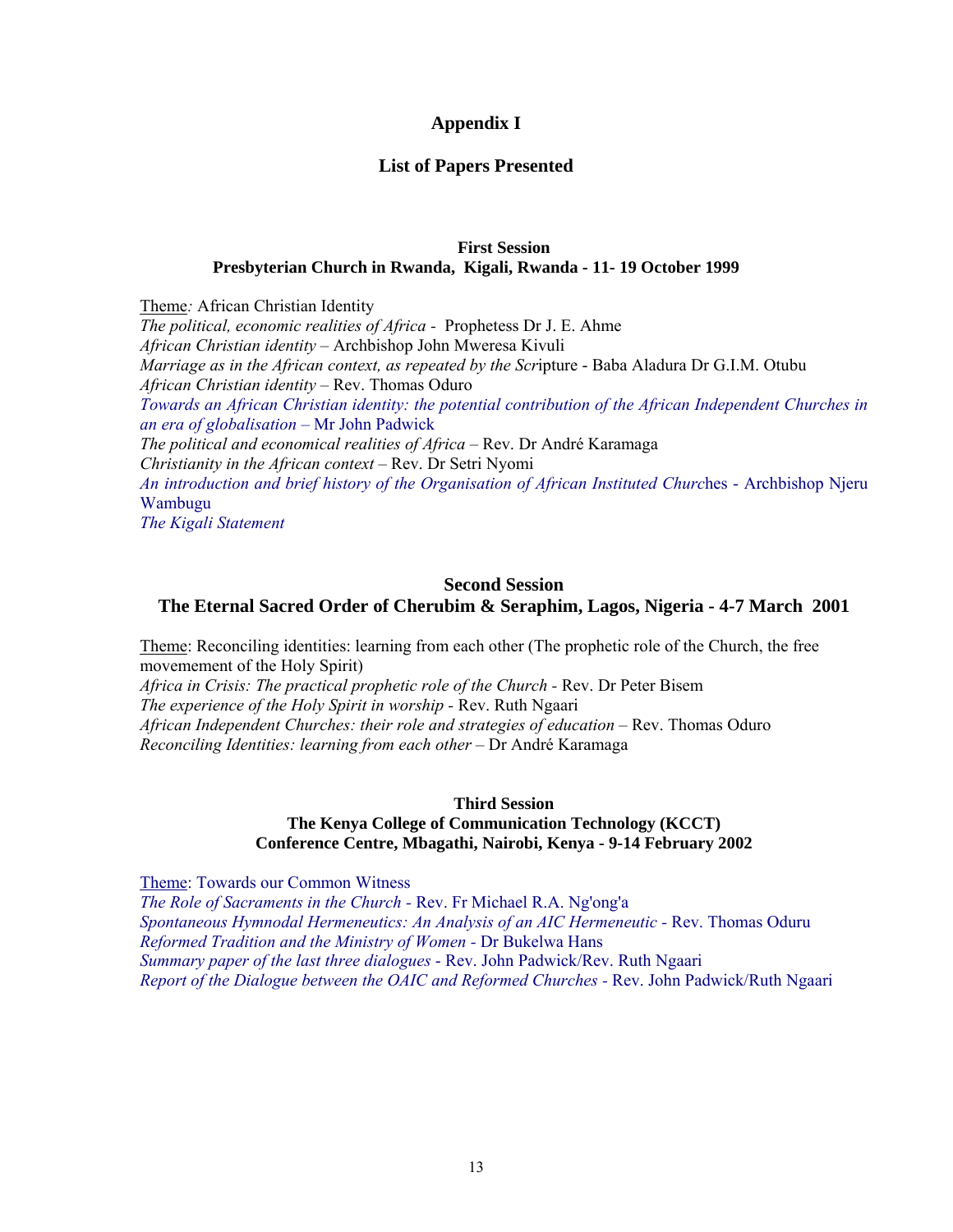### **Appendix II**

Portions of this document were developed over the period of four years from 1999-2002. The drafters and editors of the final report are indicated with an asterisk (\*). Those who chaired the meetings are indicated with a  $(c)$  or acting co-chair with  $(ac)$ , while those who presented papers are indicated with a  $(P)$ following the year in which they made their presentation, staff are indicated with (s) and absent with (a). Participants who were part of the original exploratory committee are noted with attendance in 1998.

### **OAIC Participants**

Dr (Mrs) Justina **Ahme** Nigeria 1999 P, 2001, 2002

Archbishop John Mweresa **Kivuli** Kenya 1999 P, 2001, 2002

Father Michael A. **Ng'ong'a** Kenya 1998, 1999, 2001, 2002 P

Rev. Thomas **Oduro** Ghana 1999 P, 2001 P, 2002 P

Baba Aladura Dr G.I.M. **Otubu**  Nigeria c 1998, c 1999 P, c 2001, c 2002

Mr John **Padwick** England/Kenya 1998, 1999 P, 2001, \*2002 P

Mrs Olga **Ratovonarivo** Madagascar 1999, 2001, 2002

Archbishop Njeru **Wambugu** Kenya 1998, c 1999 P, c 2001, c 2002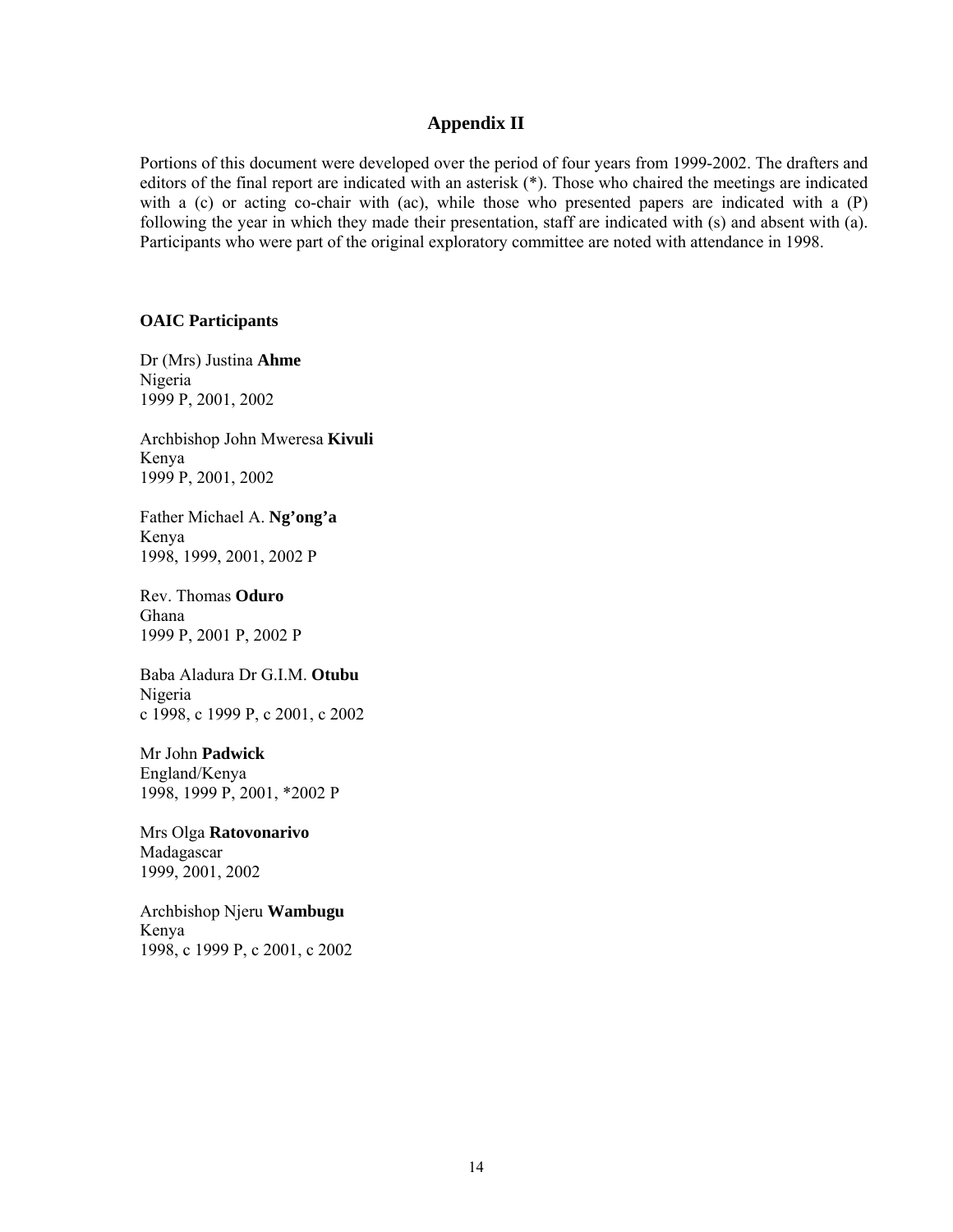### **Reformed Participants**

Rev. Dr Peter **Bisem** Kenya 1999, a 2001 P

Dr Bukelwa **Hans** South Africa 1999, 2001, 2002 P

Prof. Pieter **Holtrop**  The Netherlands 1998

Rev. Dr André **Karamaga**  Rwanda 1998, c 1999 P, a 2001 P, a 2002

Rev. Dr Gregg **Mast** USA 1999, 2001, 2002

Dr Odair Pedroso **Mateus**  Brazil/Switzerland a 2001, \*2002

Rev. Ruth **Ngaari** Kenya/USA 1998, 1999, 2001 P, \*2002

Rev. Dr. Setri **Nyomi**  Ghana/Switzerland 1998, 1999 P, s 2001, s ac 2002

Ms Margaret **Owen**  England/Switzerland s 1999

Rev. Dr. E. B. **Udoh** Nigeria a 1999, a 2001, a 2002

Dr H. S. **Wilson** India/Switzerland s 1998 Geneva, Switzerland